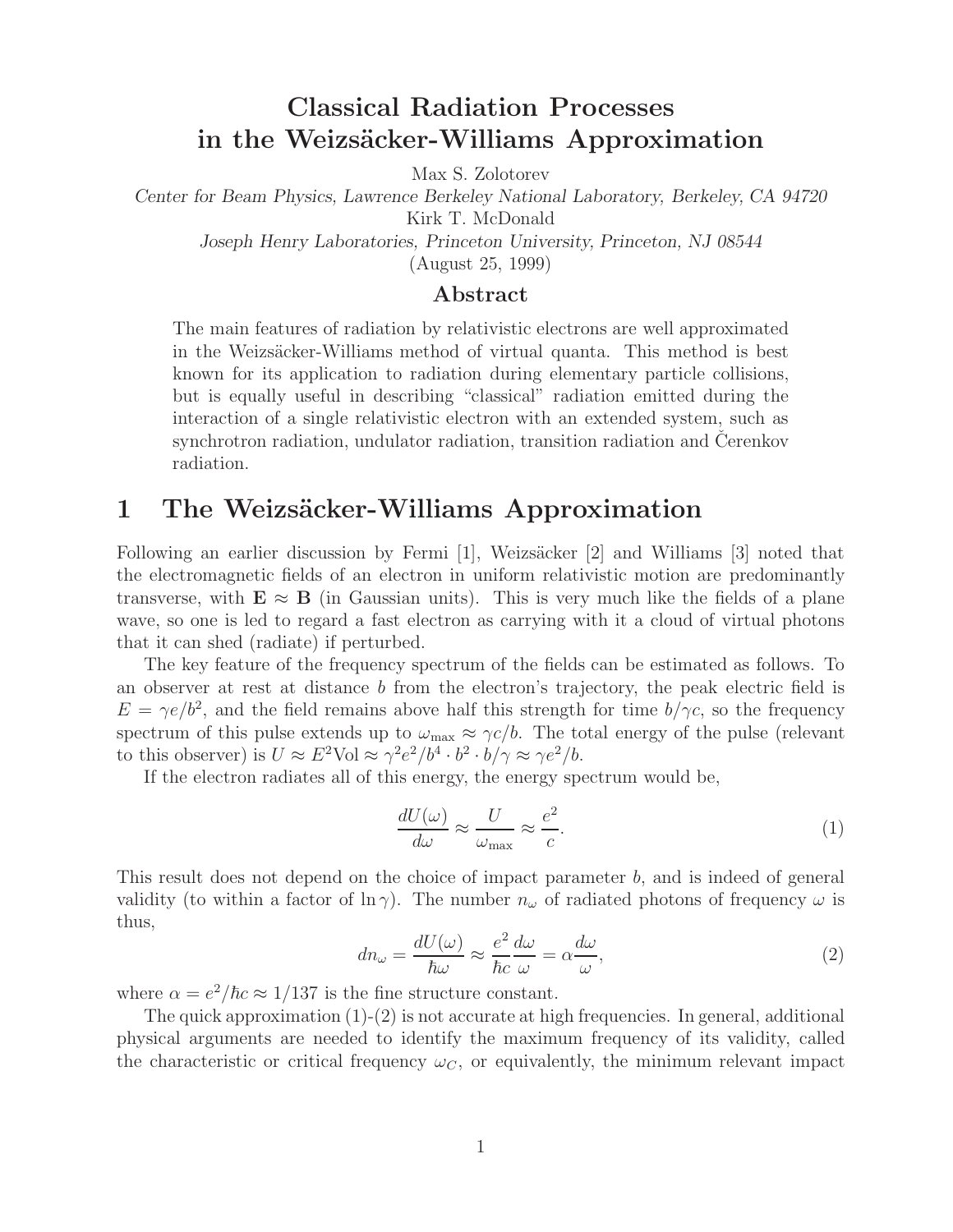parameter  $b_{\min}$ . A more detailed evaluation of the high-frequency tail of the virtual photon spectrum shows it to be  $[1, 2, 3, 4]$ ,

$$
dn_{\omega} \approx \alpha \frac{d\omega}{\omega} e^{-2\omega b_{\text{min}}/\gamma c}
$$
 (high frequency). (3)

From this, we see the general relation between the critical frequency and the minimum impact parameter is, c

$$
\omega_C \approx \gamma \frac{c}{b_{\min}}, \qquad b_{\min} \approx \gamma \lambda_C. \tag{4}
$$

The characteristic angular spread  $\theta_C$  of the radiation pattern near the critical frequency can be estimated from eq. (4) by noting thatthe radiation is much like that of a beam of light with waist  $b_{\min}$ . Then, from the laws of diffraction we conclude that,

$$
\theta_C \approx \frac{\lambda_C}{b_{\min}} \approx \frac{1}{\gamma}.\tag{5}
$$

This behavior is also expected in that a ray of light emitted in the electron's rest frame at 90 $\degree$  appears at angle  $1/\gamma$  to the laboratory direction of the electron.

#### **1.1 The Formation Length**

To complete an application of the Weizsäcker-Williams method, we must also know over what interval the virtual photon cloud is shaken off the electron to become the radiation detected in the laboratory. Intense (and hence, physically interesting) radiation processes are those in which the entire cloud of virtual photons is emitted as rapidly as possible. This is usefully described by the so-called formation time  $t_0$  and the corresponding formation length  $L_0 = vt_0$  where  $v \approx c$  is the velocity of the relativistic electron.

The formation length (time) is the distance (time) the electron travels while a radiated wave advances one wavelength  $\lambda$  ahead of the projection of the electron's motion onto the direction of observation. The wave takes on the character of radiation that is no longer tied to its source only after the formation time has elapsed. That is,

$$
\lambda = ct_0 - vt_0 \cos \theta \approx L_0 (1 - \beta \cos \theta) \approx L_0 \left(\frac{1}{2\gamma^2} + \frac{\theta^2}{2}\right),\tag{6}
$$

for radiation observed at angle  $\theta$  to the electron's trajectory. Thus, the formation length is given by,

$$
L_0 \approx \frac{2\lambda}{\theta^2 + 1/\gamma^2} \tag{7}
$$

If the frequency of the radiation is near the critical frequency (4), then the radiated intensity is significant only for  $\theta \lesssim \theta_C \approx 1/\gamma$ , and the formation length is,

$$
L_0 \approx \gamma^2 \lambda \qquad (\lambda \approx \lambda_C). \tag{8}
$$

A good discussion of the formation length in both classical and quantum contexts has been given in ref. [5].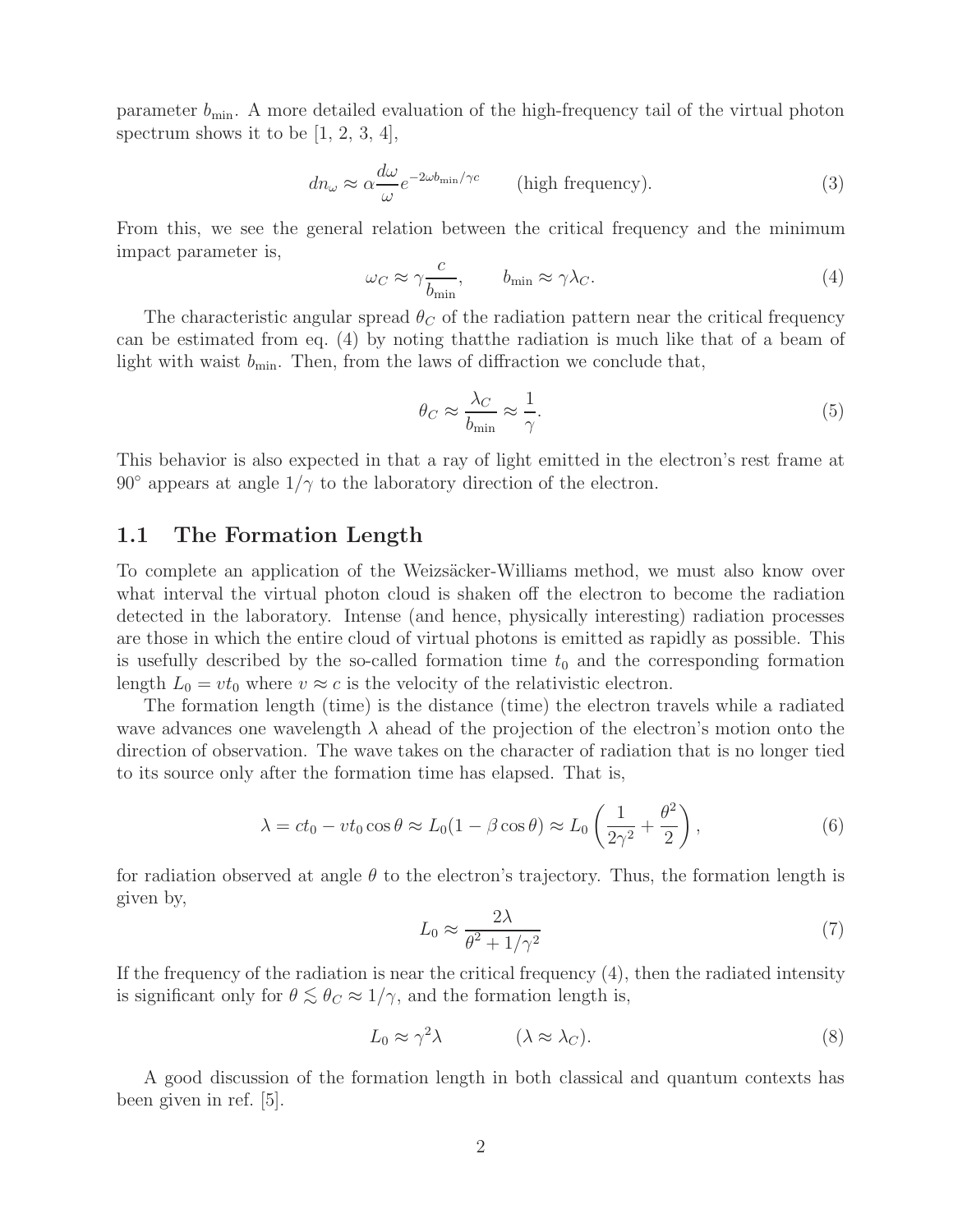### **1.2 Summary of the Method**

A relativistic electron carries with it a virtual photon spectrum of  $\alpha$  photons per unit frequency interval. When radiation occurs, for whatever reason, the observed frequency spectrum will closely follow this virtual spectrum. In cases where the driving force for the radiation extends over many formation lengths, the spectrum of radiated photons per unit path length for intense processes is given by expressions  $(2)-(3)$ , which describe the radiation emitted over one formation length, divided by the formation length (7),

$$
\frac{dn_{\omega}}{dl} \approx \frac{\alpha}{L_0(\omega)} \frac{d\omega}{\omega} \times \begin{cases} 1 & (\omega < \omega_C), \\ e^{-\omega/\omega_C} & (\omega \ge \omega_C). \end{cases}
$$
(9)

Synchrotron radiation, undulator radiation, transition radiation, and Cerenkov radiation are examples of processes which can be described within the context of classical electromagnetism, but for which the Weizsäcker-Williams approximation is also suitable. Cerenkov radiation and transition radiation are often thought of as rather weak processes, but the Weizsäcker-Williams viewpoint indicates that they are actually as intense as is possible for radiation by a single charge, in the sense that the entire virtual photon cloud is liberated over a formation length.

In this paper, we emphasize a simplified version of the Weizsäcker-Williams method with the goal of illustrating the main qualitative features of various radiation processes. A more detailed analysis can reproduce the complete forms of the classical radiation, as has been demonstrated for synchrotron radiation by Lieu and Axford  $[6]$ . The Weizsäcker-Williams method can also be used to characterize the radiation from a single oscillating electric charge [7]. The radiation associated with a current pulse that propagates along a conductor and reflects off its end is much like that of an electric charge that has the same velocity ( $\approx c$ ) as the pulse (even though the velocities of the charges in the conductor are much less than  $c$ [8].

## **2 Synchrotron Radiation**

Synchrotron radiation arises when a charge, usually an electron, is deflected by a magnetic field. For a large enough region of uniform magnetic field, the electron's trajectory would be a complete circle. However, synchrotron radiation as described below occurs whenever the magnetic field region is longer than a formation length. The radiation observed when the magnetic field extends for less than a formation length has been discussed in [6, 9, 10].

## **2.1 The Critical Frequency**

An important fact about synchrotron radiation is that the frequency spectrum peaks near the critical frequency,  $\omega_C$ , which depends on the radius R of curvature of the electron's trajectory, and on the Lorentz factor  $\gamma$  via,

$$
\omega_C \approx \gamma^3 \frac{c}{R}.\tag{10}
$$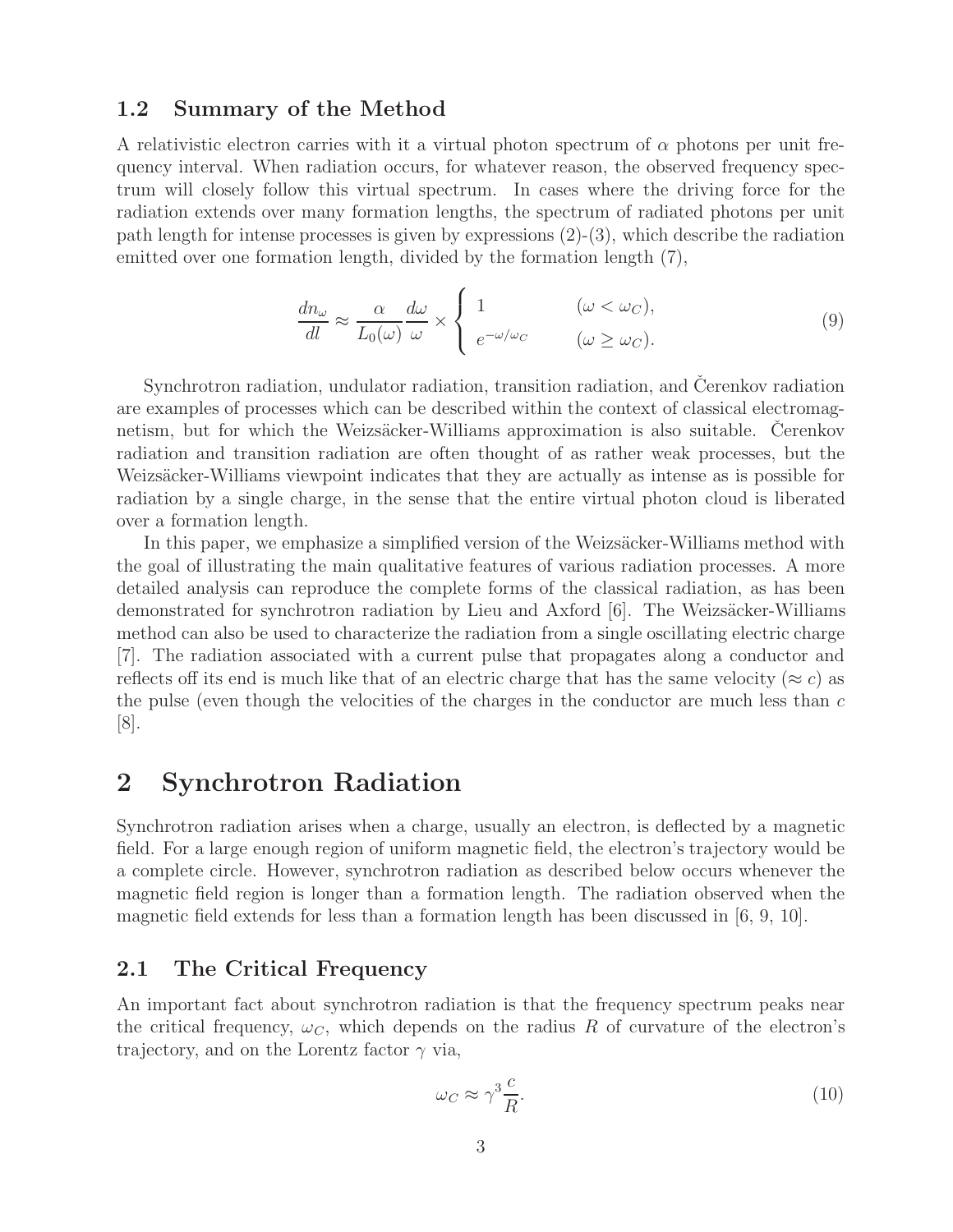Since  $\omega_0 = c/R$  is the angular velocity for particles with velocity near the speed of light, synchrotron radiation occurs at very high harmonics of this fundamental frequency. The wavelength at the critical frequency is then,

$$
\lambda_C \approx \frac{R}{\gamma^3}.\tag{11}
$$

For completeness, we sketch a well-known argument leading to eq. (10). The characteristic frequency  $\omega_C$  is the reciprocal of the pulselength of the radiation from a single electron according to an observer at rest in the lab. In the case of motion in a circle, the electron emits a cone of radiation of angular width  $\theta = 1/\gamma$  according to eq. (5) that rotates with angular velocity  $\omega = c/R$ . Light within this cone reaches the fixed observer during time interval  $\delta t' = \theta/\omega \approx R/\gamma c$ . However, this time interval measures the retarded time t' at the source, not the time t at the observer. Both t and  $t'$  are measured in the lab frame, and are related by  $t' = t - r/c$  where r is the distance between the source and observer. When the source is heading towards the observer, we have,  $\delta r = -v \delta t'$ , so  $\delta t = \delta t' (1 - v/c) \approx \delta t' / 2\gamma^2 \approx R / \gamma^3 c$ , from which eq. (10) follows.

## **2.2 The Formation Length**

The formation length  $L_0$  introduced in eq. (7) applies for radiation processes during which the electron moves along a straight line, such as Cerenkov radiation and transition radiation. But, synchrotron radiation occurs when the electron moves in the arc of a circle of radius R. During the formation time, the electron moves by formation angle  $\theta_0 = L_0/R$  with respect to the center of the circle. We now reconsider the derivation of the formation time, noting that while the electron moves on the arc  $R\theta_0 = vt_0$  of the circle, the radiation moves on the chord  $2R\sin(\theta_0/2) \approx R\theta_0 - R\theta_0^3/24$ . Hence,

$$
\lambda = ct_0 - \text{chord} \approx \frac{cR\theta_0}{v} - R\theta_0 + \frac{R\theta_0^3}{24}
$$
  

$$
\approx R\theta_0(1-\beta) + \frac{R\theta_0^3}{24} \approx \frac{R\theta_0}{2\gamma^2} + \frac{R\theta_0^3}{24},
$$
 (12)

for radiation observed at small angles to the chord.

For wavelengths longer than  $\lambda_C$ , the formation angle grows large compared to the characteristic angle  $\theta_C \approx 1/\gamma$ , and the first term of eq. (12) can be neglected compared to the second. In this case,

$$
\theta_0 \approx \left(\frac{\lambda}{R}\right)^{1/3} \approx \frac{1}{\gamma} \left(\frac{\lambda}{\lambda_C}\right)^{1/3} \qquad (\lambda \gg \lambda_C), \tag{13}
$$

and,

$$
L_0 \approx R^{2/3} \lambda^{1/3} \approx \gamma^2 \lambda_C \left(\frac{\lambda}{\lambda_C}\right)^{1/3} \qquad (\lambda \gg \lambda_C), \tag{14}
$$

using eq.  $(11)$ .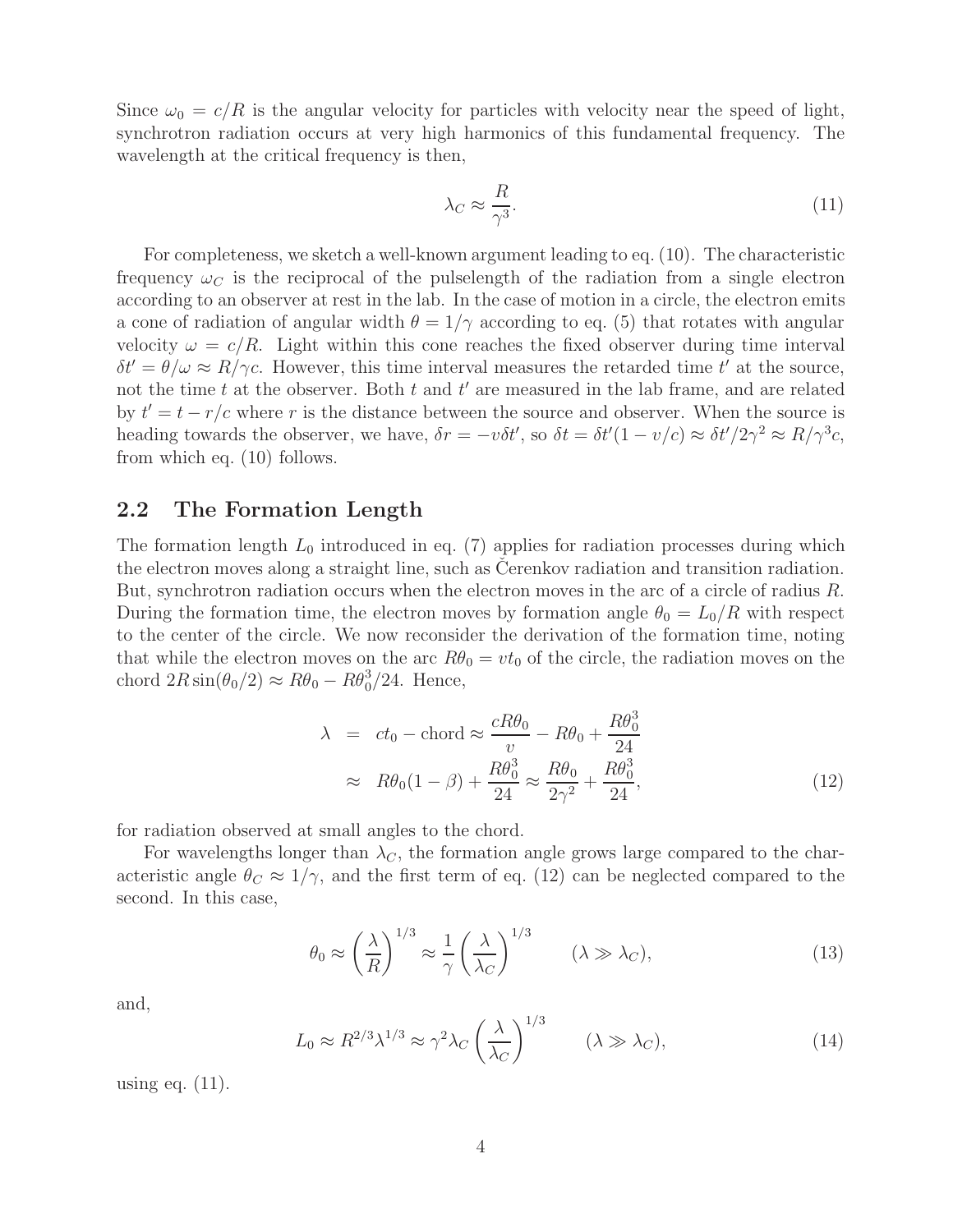The formation angle  $\theta_0(\lambda)$  can also be interpreted as the characteristic angular width of the radiation pattern at this wavelength. A result not deducible from the simplified arguments given above is that for  $\lambda \gg \lambda_C$ , the angular distribution of synchrotron radiation falls off exponentially:  $dU(\lambda)/d\Omega \propto e^{-\theta^2/2\theta_0^2}$ . See, for example, sec. 14.6 of [4].

For wavelengths much less than  $\lambda_C$ , the formation length is short, the formation angle is small, and the last term of eq. (12) can be neglected. Then, we find that,

$$
\theta_0 \approx \frac{\lambda}{\gamma \lambda_C}, \qquad L_0 \approx \gamma^2 \lambda \qquad (\lambda \ll \lambda_C), \tag{15}
$$

the same as for motion along a straight line, eq. (8). In this limit, our approximation neglects the curvature of the particle's trajectory, which is an essential aspect of synchrotron radiation, and we cannot expect our analysis to be very accurate. But, for  $\lambda \ll \lambda_C$ , the rate of radiation is negligible.

Of greater physical interest is the region  $\lambda \approx \lambda_C$  where the frequency spectrum begins to be exponentially damped but the rate is still reasonably high. The cubic equation (12) does not yield a simple analytic result in the region. So, we interpolate between the limiting results for  $\theta_0$  at large and small wavelengths, eqs. (13) and (15), and estimate that,

$$
\theta_0 \approx \frac{1}{\gamma} \sqrt{\frac{\lambda}{\lambda_C}} \qquad (\lambda \approx \lambda_C), \tag{16}
$$

which agrees with a more detailed analysis [4]. The corresponding formation length  $R\theta_0$  is then,

$$
L_0 \approx \gamma^2 \sqrt{\lambda \lambda_C} \qquad (\lambda \approx \lambda_C). \tag{17}
$$

### **2.3 Transverse Coherence Length**

The longitudinal origin of radiation is uncertain to within one formation length  $L_0$ . Over this length, the trajectory of the electron is curved, so there is an uncertainty in the transverse origin of the radiation as well. A measure of the transverse uncertainty is the sagitta  $L_0^2/8R$ , which we label  $w_0$  anticipating a useful analogy with the common notation for the waist of a focused laser beam. For  $\lambda \gg \lambda_C$ , we have from, eq. (14),

$$
w_0 \approx \frac{L_0^2}{R} \approx R^{1/3} \lambda^{2/3} \approx \gamma \lambda_C \left(\frac{\lambda}{\lambda_C}\right)^{2/3} \qquad (\lambda \gg \lambda_C). \tag{18}
$$

The sagitta (18) is larger than the minimum transverse length (4), so we expect that the full virtual photon cloud is shaken off over one formation length.

For  $\lambda \gg \lambda_C$ , the characteristic angular spread (13) of the radiation obeys,

$$
\theta_0 \approx \frac{\lambda}{w_0},\tag{19}
$$

consistent with the laws of diffraction. Hence, the distance  $w_0$  of eq. (18) can also be called the transverse coherence length [11] of the source of synchrotron radiation.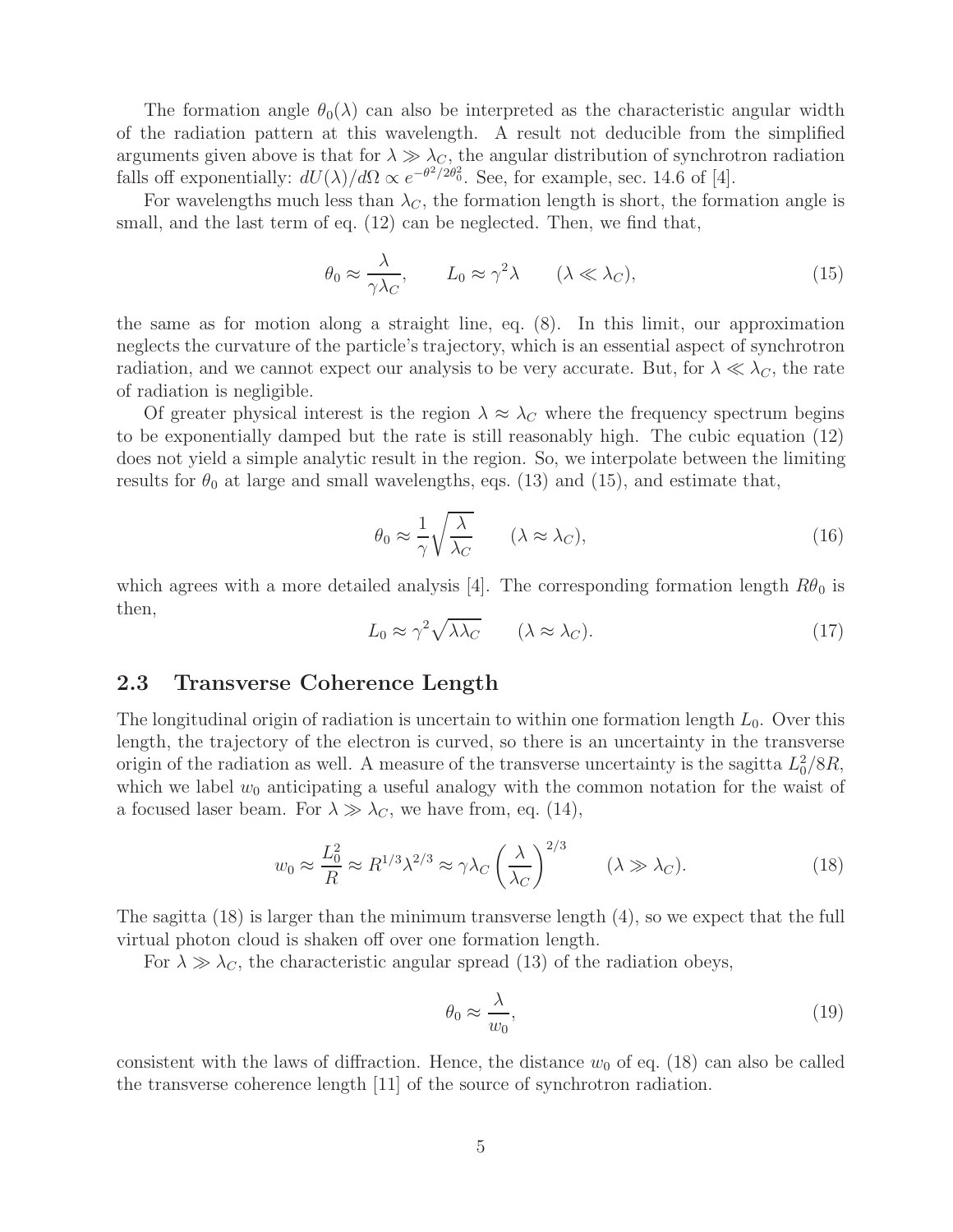The analogy with laser notation is also consistent with identifying the formation length  $L_0$  with the Rayleigh range  $z_0 = w_0/\theta_0$ , since we see that,

$$
L_0 \approx \frac{\lambda}{\theta_0^2} \approx \frac{w_0}{\theta_0}.\tag{20}
$$

A subtle difference between the radiation of a relativistic charge and a focused laser beam is that the laser beam has a Gouy phase shift [12, 13] between its waist and the far field, while radiation from a charge does not.

For  $\lambda \approx \lambda_C$ , the sagitta is  $L_0^2/R \approx \gamma^2 \lambda$ , using eq. (17). When  $\lambda < \lambda_C$ , the characteristic angle  $\theta_0$  given by eq.(16) is less than  $\lambda$ /sagitta, and the sagitta is no longer a good measure of the transverse coherence length, which is better defined as  $\lambda/\theta_0 \approx \gamma \sqrt{\lambda \lambda_C}$ .

#### **2.4 Frequency Spectrum**

The number of photons radiated per unit path length l during synchrotron radiation is obtained from the Weizsäcker-Williams spectrum  $(9)$  using eqs.  $(14)$  and  $(17)$  for the formation length,

$$
\frac{dn_{\omega}}{dl} \approx \begin{cases}\n\alpha \omega_C^{2/3} d\omega / \gamma^2 c \omega^{2/3} & (\lambda \gg \lambda_C), \\
\alpha \omega_C^{1/2} e^{-\omega/\omega_C} d\omega / \gamma^2 c \omega^{1/2} & (\lambda \lesssim \lambda_C).\n\end{cases}
$$
\n(21)

We multiply by  $\hbar\omega$  to recover the energy spectrum,

$$
\frac{dU(\omega)}{dl} \approx \begin{cases} e^2 \omega_C^{2/3} \omega^{1/3} d\omega / \gamma^2 c^2 & (\lambda \gg \lambda_C), \\ e^2 \omega_C^{1/2} \omega^{1/2} e^{-\omega/\omega_C} d\omega / \gamma^2 c^2 & (\lambda \lesssim \lambda_C). \end{cases}
$$
(22)

Thus, the Weizsäcker-Williams method shows that the energy spectrum varies as  $\omega^{1/3}$  at low frequencies, and as  $\sqrt{\omega}e^{-\omega/\omega_C}$  at frequencies above the critical frequency  $\omega_C = \gamma^3 c/R$ .

The total radiated power is estimated from eq. (22) using  $\omega \approx d\omega \approx \omega_C \approx \gamma^3 c/R$ , and multiplying by  $v \approx c$  to convert dl to dt,

$$
\frac{dU}{dt} \approx \frac{e^2 \gamma^4 c}{R^2}.\tag{23}
$$

This well-known result is also obtained from the Larmor formula,  $dU/dt = 2e^2 a^{2}/3c^2$ , where the rest-frame acceleration is given by,  $a^* = \gamma^2 a \approx \gamma^2 c^2/R$  in terms of lab quantities.

## **3 Undulator Radiation**

An undulator is a device that creates a region of transverse magnetic field that whose magnitude oscillates with spatial period  $\lambda_0$  [14, 15, 16]. This field is constant in time, and is usually lies in a transverse plane (although helical undulators have been built, and are actually somewhat easily to analyze). As an electron with velocity  $v$  traverses the undulator, its trajectory involves transverse oscillations with laboratory wavelength  $\lambda_0$ , and laboratory frequency  $\omega_0 = c/\lambda_0$ . The oscillating electron then emits undulator radiation.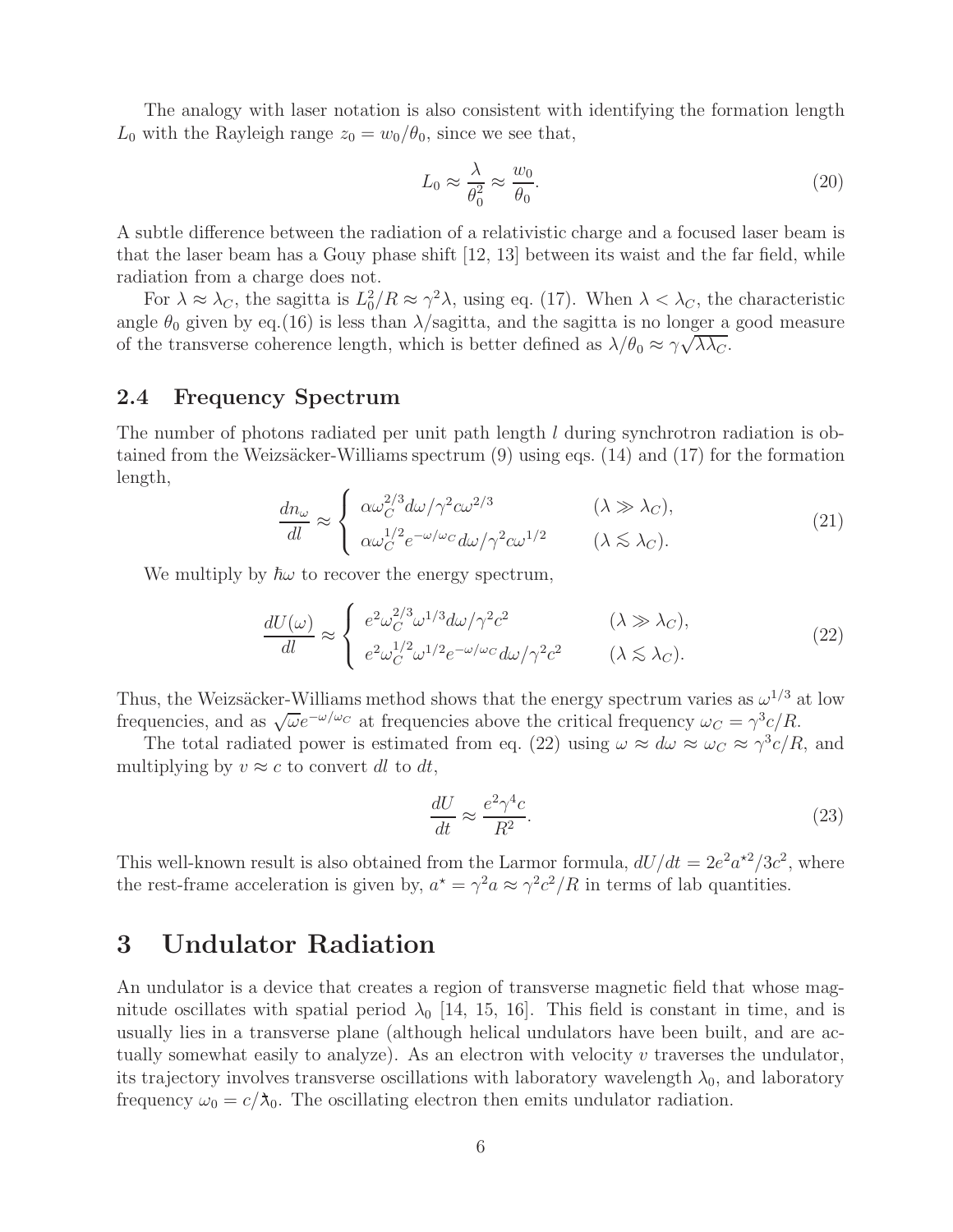This radiation is usefully described by first transforming to the average rest frame of the electron, which is done by a Lorentz boost of  $\gamma = 1/\sqrt{1-(v/c)^2}$  in the first approximation. The undulator wavelength in this frame is  $\lambda^* = \lambda_0/\gamma$ , and the frequency of the oscillator is  $\omega^* = \gamma \omega_0$ . The electron emits dipole radiation at this frequency in its average rest frame. The laboratory radiation is the transform of this radiation.

Thus, undulator radiation is readily discussed as the Lorentz transform of a Hertzian dipole oscillator, and the Weizsäcker-Williams approximation does not offer much practical advantage here.<sup>1</sup> However, an analysis of undulator radiation can validate the Weizsäcker-Williams approximation, while also exploring the distinction between undulator radiation and wiggler radiation.

## **3.1 A First Estimate**

The formation length, defined as the distance over which radiation pulls one wavelength ahead of the electron, is  $L_0 \approx \gamma^2 \lambda \approx \lambda_0$ , the undulator period. Hence, the radiation from different periods of the undulator does not interfere, such that the intensity of the radiation is proportional to the number of periods. Also, the frequency spectrum of the radiation in independent of the number of periods

The characteristic angle of undulator radiation in the laboratory is  $\theta_C \approx 1/\gamma$ , this being the transform of a ray at  $\theta^* = 90^\circ$  to the electron's lab velocity. The frequency of the radiation at this angle is,

$$
\omega_C \approx \gamma \omega^* = \gamma^2 \omega_0,\tag{24}
$$

and wavelength

$$
\lambda_C \approx \frac{\lambda_0}{\gamma^2}.\tag{25}
$$

Radiation with maximum frequency is emitted at  $\theta = 0$ , at which,

$$
\omega_{\text{max}} \approx 2\gamma \omega^* = 2\gamma^2 \omega_0. \tag{26}
$$

Hence, the bandwidth of undulator radiation is

$$
\frac{\Delta\omega}{\omega_C} \approx 1. \tag{27}
$$

According to the Weizsäcker-Williams approximation (9), if the undulator field is strong enough to cause the electron to shed its cloud of virtual photons, then,

$$
\frac{dn_{\omega}}{dl} \approx \frac{\alpha}{L_0} \frac{d\omega}{\omega} \approx \frac{\alpha}{\lambda_0},\tag{28}
$$

so the frequency spectrum is roughly flat up to  $\omega_{\text{max}}$ . The radiated power is  $v\hbar\omega_C \approx c\hbar\omega_C$ times eq. (28),

$$
\frac{dU}{dt} \approx \frac{e^2 c \gamma^2}{\lambda_0^2},\tag{29}
$$

using eq.  $(24)$ .

To clarify the notion of the strength of an undulator we need to examine the electron's trajectory through the undulator in greater detail.

 $1$ However, even Hertzian dipole radiation can be treated by the Weizsäcker-Williams approximation [7].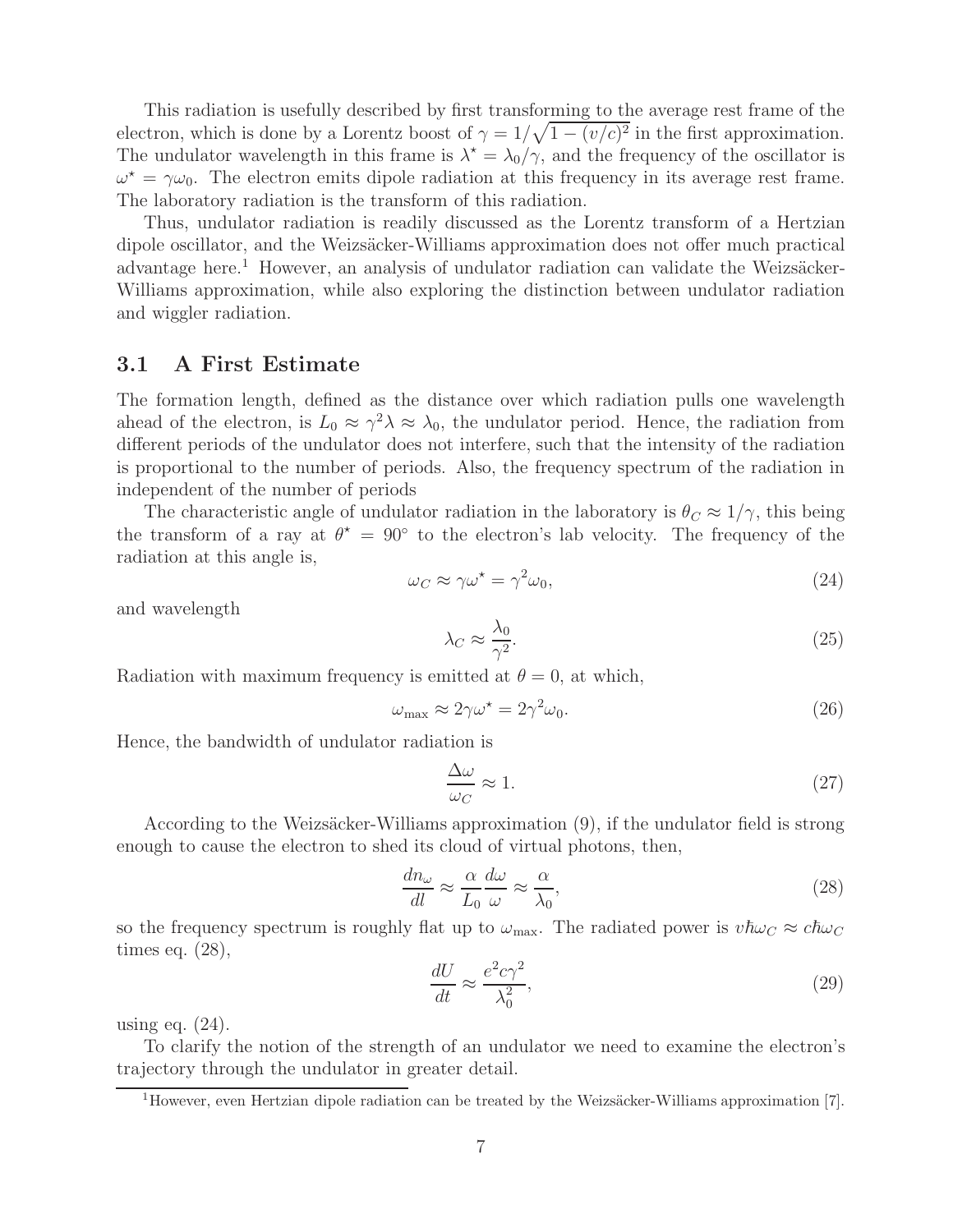## **3.2 Details of the Electron's Trajectory**

A magnetic field changes the direction of the electron's velocity, but not its magnitude. As a result of the transverse oscillation in the undulator, the electron's average forward velocity  $\overline{v}$  will be less than v. The boost to the average rest frame is described by  $\overline{\gamma}$  rather than  $\gamma$ .

In the average rest frame, the electron is not at rest, but oscillates in the electric and magnetic fields  $E \approx B = \overline{\gamma}B_0$ , where we use the symbol  $\tilde{\gamma}$  to indicate quantities in the average rest frame. The case of a helical undulator is actually simpler than that of a linear one. For a helical undulator, the average-rest-frame fields are essentially those of circularly polarized light of frequency  $\tilde{\omega} = \overline{\gamma}\omega_0$ . The electron moves in a circle of radius R at this frequency, in phase with the electric field  $\hat{E}$ , and with velocity  $\tilde{v}$  and associated Lorentz factor  $\tilde{\gamma}$ , all related by,

$$
\frac{\tilde{\gamma}m\tilde{v}^2}{R} = \tilde{\gamma}m\tilde{v}\tilde{\omega} = e\tilde{E}.
$$
\n(30)

From this we learn that,

$$
\tilde{\gamma}\tilde{\beta} = \frac{e\tilde{E}}{m\tilde{\omega}c} \approx \frac{eB_0}{m\omega_0 c} \equiv \eta,
$$
\n(31)

and hence,

$$
\tilde{\gamma} = \sqrt{1 + \eta^2}, \qquad \tilde{\beta} = \frac{\eta}{\sqrt{1 + \eta^2}}, \tag{32}
$$

and,

$$
R = \frac{\tilde{\beta}c}{\tilde{\omega}} = \frac{\eta \tilde{\lambda}}{\sqrt{1 + \eta^2}} = \frac{\eta \lambda_0}{\overline{\gamma} \sqrt{1 + \eta^2}}
$$
(33)

Thus, the dimensionless parameter  $\eta$  describes many features of the transverse motion of an electron in an oscillatory field. It is a Lorentz invariant, being proportional to the magnitude of the 4-vector potential.

For a linear undulator,  $\eta$  is usefully defined as,

$$
\eta = \frac{eB_{0,\text{rms}}}{m\omega_0 c},\tag{34}
$$

where the root-mean-square (rms) average is taken over one period. With the definition (34), the rms values of  $\beta$ ,  $\tilde{\gamma}$  and R for a linear undulator of strength  $\eta$  are also given by eqs. (32)-(33).

We can now display a relation for  $\overline{\gamma}$  by noting that in the average rest frame, the electron's (average) energy is  $\tilde{\gamma}mc^2 = m\sqrt{1+\eta^2}c^2$ , while its average momentum is zero there. Hence, on transforming back to the lab frame, we have  $\gamma mc^2 = \overline{\gamma} \tilde{\gamma} mc^2$ , and so,

$$
\overline{\gamma} = \frac{\gamma}{\sqrt{1 + \eta^2}}.\tag{35}
$$

The maximum frequency of the (first-harmonic) undulator radiation is,

$$
\omega_{\text{max}} = 2\overline{\gamma}^2 \omega_0 = \frac{2\gamma^2 \omega_0}{1 + \eta^2}.
$$
\n(36)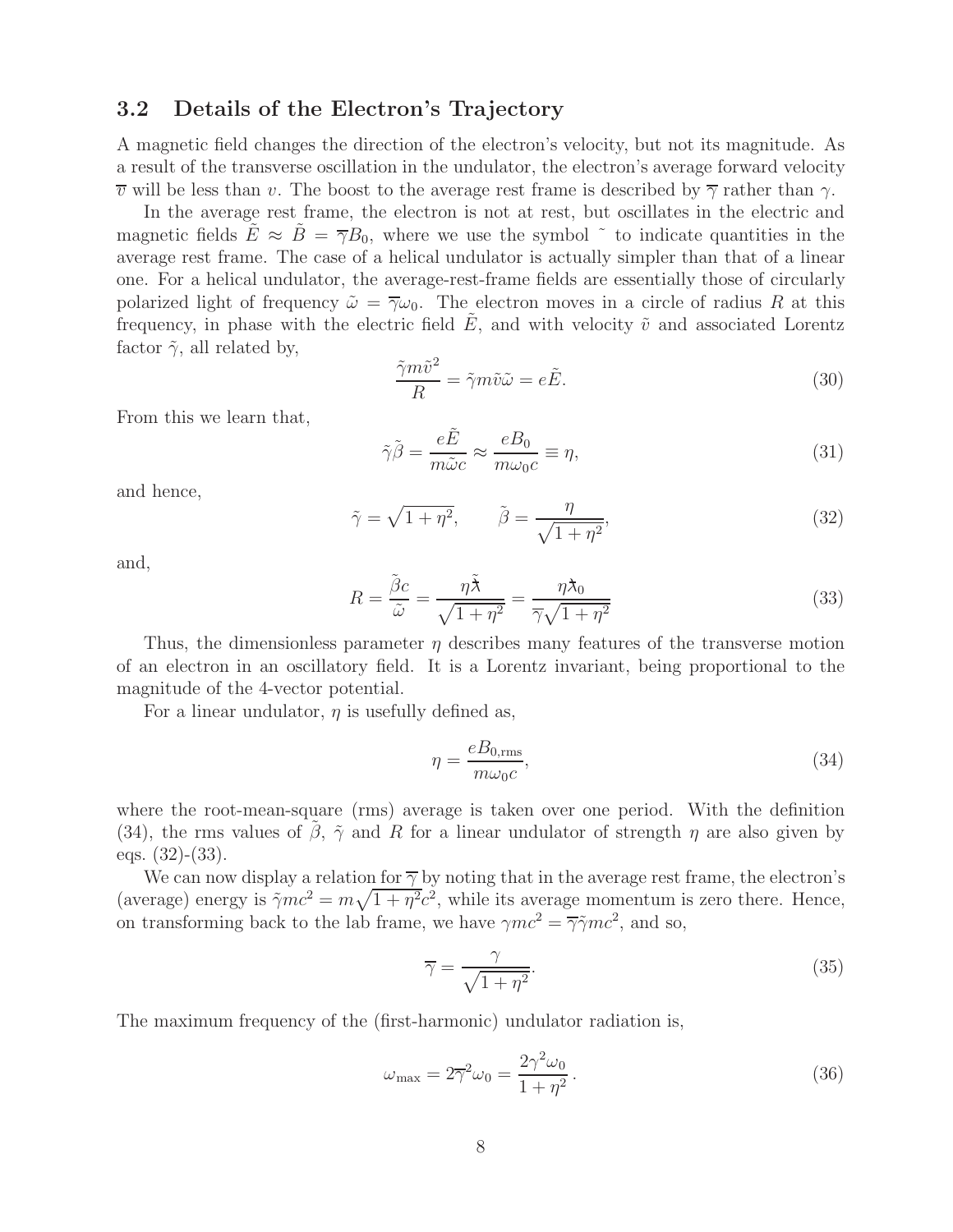The transverse amplitude of the motion is obtained from eqs. (33) and (35),

$$
R = \frac{\eta \lambda_0}{\gamma} = 2\eta \gamma \lambda_C,\tag{37}
$$

recalling eq. (25).

### **3.3** η < 1**: Weak Undulators**

The estimate (29) for the power of undulator radiation holds only if essentially the whole virtual photon cloud around the electron is shaken off. This can be expected to happen only if the amplitude of the electron's transverse motion exceeds the minimum impact parameter  $b_{\min} \approx \gamma \lambda_C$  introduced in eq. (4). From eq. (37) we see that the transverse amplitude obeys,

$$
R \approx \eta b_{\text{min}}.\tag{38}
$$

Thus, for  $\eta$  less than one, the undulator radiation will be less than full strength. We readily expect that the intensity of weak radiation varies as the square of the amplitude of the motion, so the estimate (29) should be revised as,

$$
\frac{dU}{dt} \approx \frac{\eta^2 e^2 c \gamma^2}{\lambda_0^2}, \qquad (\eta \lesssim 1). \tag{39}
$$

The radiated power can be calculated exactly via the Larmor formula,

$$
\frac{dU}{dt} = \frac{2e^2a^{\star 2}}{3c^3},\tag{40}
$$

where  $a^* = eE^*/m$  is the acceleration of the electron in its instantaneous rest frame. The electron is moving in a helix with its velocity perpendicular to  $\mathbf{B}_0$ , so the electric field in the instantaneous rest frame is  $E^* = \gamma \beta B_0 \approx \gamma B_0$ . Hence,

$$
\frac{dU}{dt} \approx \frac{2e^2\gamma^2}{3c} \left(\frac{eB_0}{mc}\right)^2 = \frac{2e^2c\gamma^2\eta^2}{3\lambda_0^2},\tag{41}
$$

in agreement with the revised estimate (39).

In practice,  $\eta \approx 1$  is the region of greatest interest as it provides the maximum amount of radiation at the fundamental frequency  $\omega_C$ .

## **3.4** η > 1**: Wiggler Radiation**

For  $\eta \gtrsim 1$  the motion of the electron in its average rest frame is relativistic, as can be see from eq. (32). In this case, higher-multipole radiation becomes important, which appears at integer multiples of frequency  $\omega^*$  in the average rest frame, and at the corresponding Lorentz transformed frequencies in the lab frame. The total radiated power is still given by eq. (29), so the amount of power radiated any particular frequency is less than when  $\eta \approx 1$ .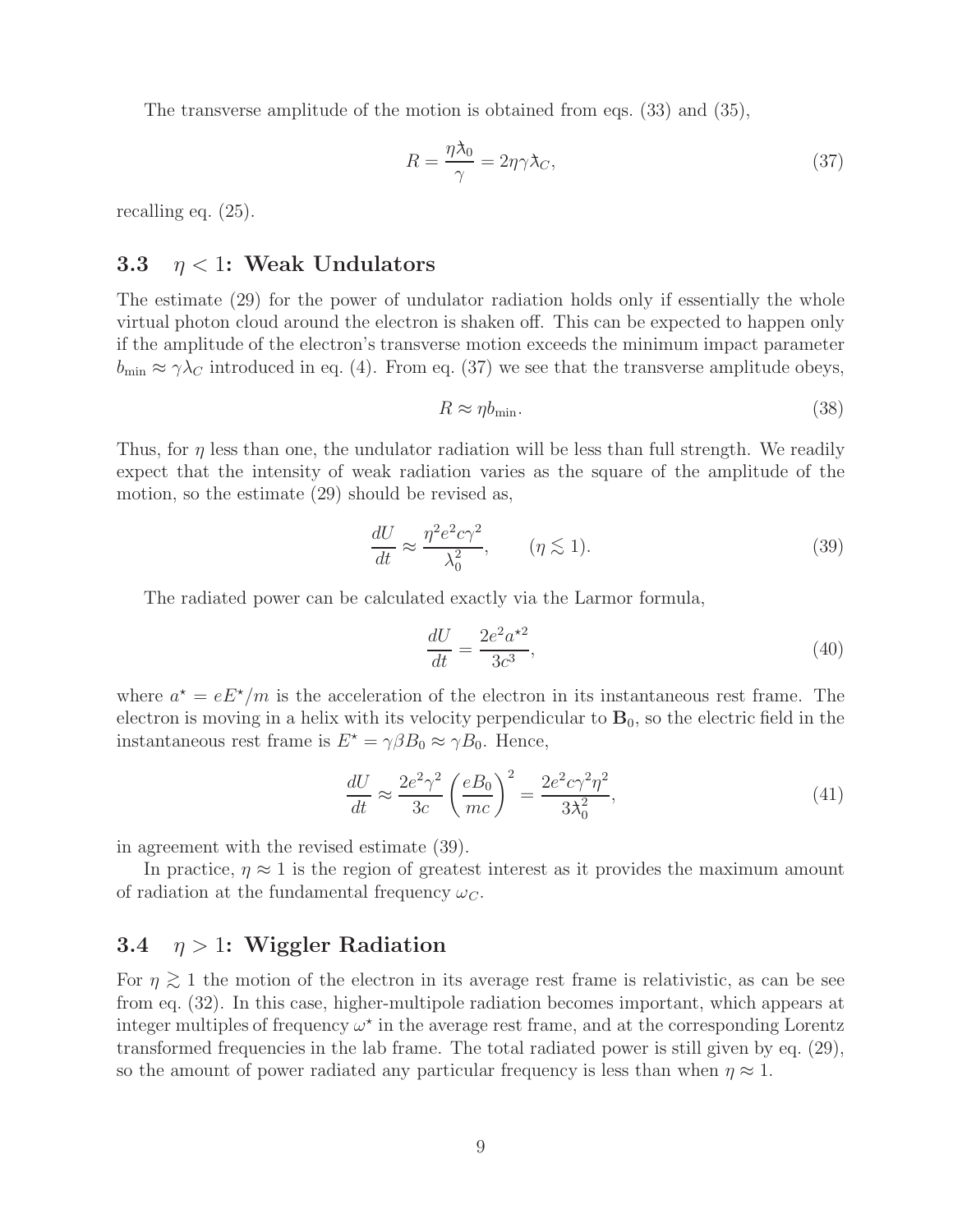For  $\eta \gg 1$  the motion of the electron is ultrarelativistic in the average rest frame, with  $\tilde{\gamma} \approx \eta$ , according to eq. (32). The critical frequency  $\omega_C^{\star}$  of the radiation in the average rest frame is,

$$
\omega_C^{\star} \approx \tilde{\gamma}^3 \omega^{\star} \approx \eta^3 \overline{\gamma} \omega_0 \approx \eta^2 \gamma \omega^0, \tag{42}
$$

since  $\overline{\gamma} \approx \gamma/\eta$  for  $\gamma \gg \eta \gg 1$ , recalling eq. (35). In the laboratory, the critical frequency is then,

$$
\omega_C \approx \overline{\gamma} \omega_C^{\star} \approx \tilde{\gamma}^3 \omega^{\star} \approx \eta^3 \overline{\gamma} \omega_0 \approx \eta \gamma^2 \omega^0,
$$
\n(43)

*i.e.*, about  $\eta$  times the critical frequency  $\gamma^2 \omega_0$  for undulator radiation  $(\eta \lesssim 1)$ .

## **4 Transition Radiation**

As a charged particle crosses, for example, a vacuum/metal boundary, its interaction with charges in the material results in their acceleration and hence radiation, commonly called transition radiation. The formation zone extends outwards from each boundary, with formation length given by eq. (7). The number of photons emitted as the particle crosses each boundary is given by eq. (2) as  $\alpha$  per unit frequency interval. If two boundaries are separated by less than a formation length, interference effects arise that will not be considered here.

The minimum relevant transverse scale,  $b_{\min}$ , is the plasma wavelength  $\lambda_p = c/\omega_p$ , so the critical frequency is  $\omega_C \approx \gamma \omega_p$ , according to eq. (4). This is well into the x-ray regime. While the characteristic angle of transition radiation is  $1/\gamma$ , there is only a power-law falloff at larger angles, and the optical transition radiation from an intense beam of charged particles can be used to measure the spot size to accuracy of a few  $\lambda$  [17, 18].

# **5 Cerenkov Radiation ˇ**

When a charged particle moves with velocity  $v$  in a dielectric medium, Cerenkov radiation is emitted at those wavelengths for which  $v > c/n$ , where  $n(\lambda)$  is the index of refraction. As the particle approaches lightspeed in a medium, its electric field is compressed into a "pancake", which deforms into a cone when the the particle velocity exceeds lightspeed. The particle outruns its electric field, which is freed as the Cerenkov radiation. The fields become identifiable as radiation after the particle has moved a formation length,  $L_0 = vt_0$ , which is the distance over which the electron pulls one wavelength ahead of the projection of the wave motion onto the electron's direction. The Cerenkov angle  $\theta_C$  is defined by the direction of the radiation, which is normal to the conical surface that contains the electric field. As usual,  $\cos \theta_C = c/nv = 1/n\beta$ . The formation length is then,

$$
\lambda = vt_0 - \frac{c}{n} t_0 \cos \theta_C = L_0 \sin^2 \theta_C.
$$
\n(44)

Thus  $L_0 = \lambda / \sin^2 \theta_C$ , and the photon spectrum per unit path length from eq. (2) is,

$$
\frac{dn_{\omega}}{dl} \approx \frac{\alpha}{L_0} \frac{d\omega}{\omega} \approx \frac{\alpha \sin^2 \theta_C}{\lambda} \frac{d\omega}{\omega} \approx \alpha \sin^2 \theta_C \frac{d\omega}{c},\tag{45}
$$

as is well-known.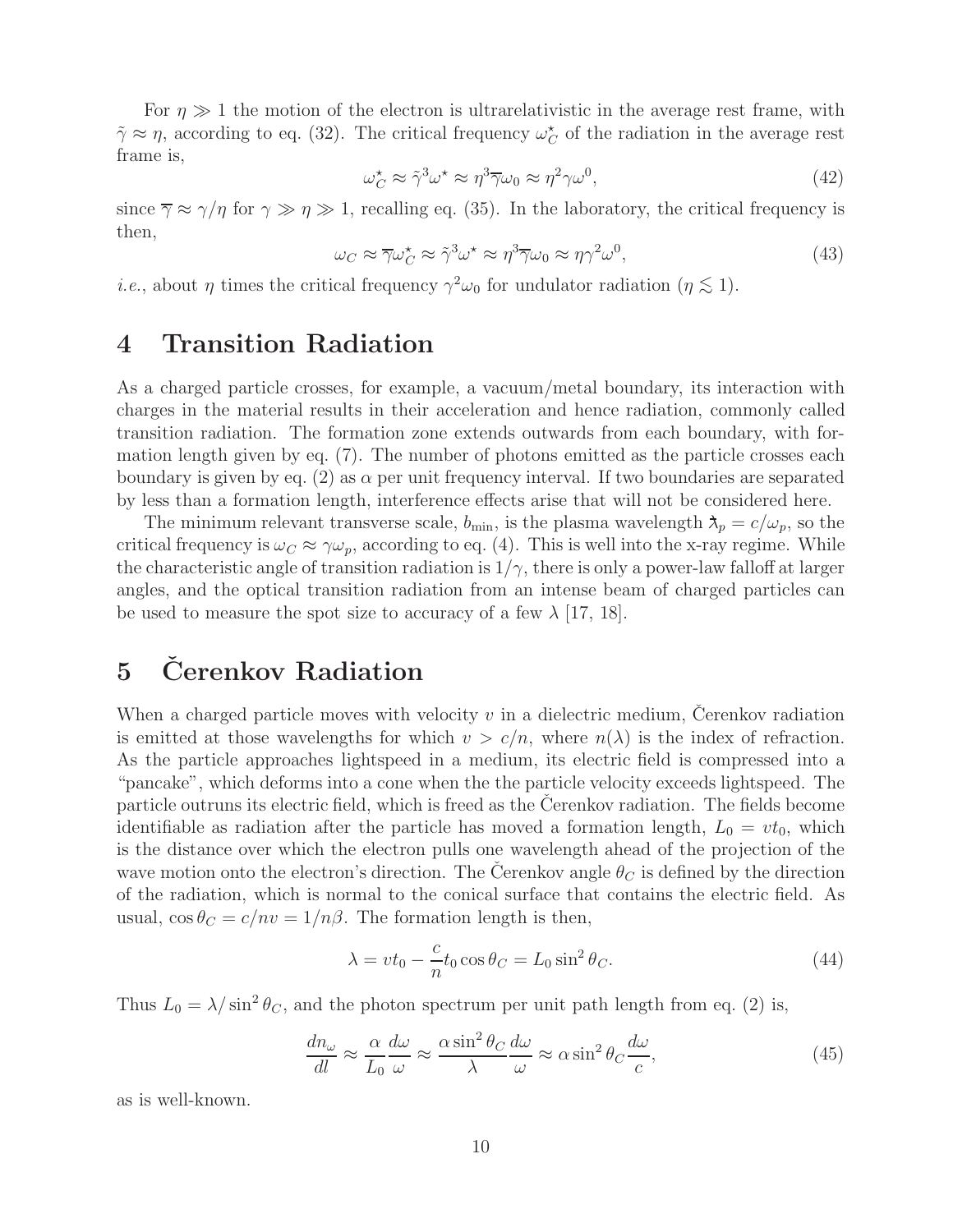The characteristic angle  $\theta_C$  of Cerenkov radiation is essentially independent of the Lorentz factor  $\gamma$  of the charged particle, unlike that for the other radiation processes considered here. Correspondingly, the characteristic transverse length  $b$  associated with Cerenkov radiation is also largely independent of  $\gamma$ . Rather, the region over which the Cerenkov radiation develops has radius roughly that of the Cerenkov cone after one formation length,  $i.e.,$  $b = L_0 \cos \theta_C \sin \theta_C \approx \lambda / \tan \theta_C$ . This is large only near the Cerenkov threshold where the radiated intensity is very small.

That the formation radius for Cerenkov radiation is of order  $\lambda$  is supported by an analysis [19] of a particle moving in vacuum along the axis of a tube inside a dielectric medium; the calculated Cerenkov radiation is negligible at wavelengths larger than the radius of the tube.

Cerenkov radiation is a form of energy loss for a particle passing through a medium, and is related to so-called ionization loss (see, for example, secs.  $13.1-4$  of  $\vert 4 \vert$ ). The latter is important for frequencies higher than the ionization potential (divided by  $\hbar$ ) of the medium, for which the index of refraction is typically less than one. At frequencies that can cause ionization, the Cerenkov effect is insignificant. The transverse scale of the ionizing fields grows with  $\gamma$  due to relativistic flattening, but shielding due to the induced dielectric polarization of the medium results in an effective transverse scale  $b \propto \sqrt{\gamma}$  for these fields when  $\gamma \gg 1$ .

## **References**

- [1] E. Fermi, *Uber die Theorie des Stoßes zwischen Atomen und elektrisch geladenen ¨ Teilchen*, Z. Phys. **29**, 315 (1924), http://kirkmcd.princeton.edu/examples/EM/fermi\_zp\_29\_315\_24.pdf
- [2] C.F. von Weizs¨acker, *Ausstrahlung bei St¨oßen sehr schneller Elektronen*, Z. Phys. **88**,  $612$   $(1934)$ , http://kirkmcd.princeton.edu/examples/EM/weizsacker\_zp\_88\_612\_34.pdf
- [3] E.J. Williams, *Correlation of Certain Collision Problems with Radiation Theory*, Kgl. Danske Videnskab. Selskab Mat.-Fys. Medd. **13**, No. 4 (1935), http://kirkmcd.princeton.edu/examples/QED/williams\_dkdvsmfm\_13\_4\_1\_35.pdf
- [4] J.D. Jackson, *Classical Electrodynamics*, 3rd ed. (Wiley, 1999), http://kirkmcd.princeton.edu/examples/EM/jackson\_ce3\_99.pdf
- [5] S. Klein, *Suppression of bremsstrahlung and pair production due to environmental factors*, Rev. Mod. Phys. **75**, 1501 (1999), http://kirkmcd.princeton.edu/examples/accel/klein\_rmp\_75\_1501\_99.pdf
- [6] R. Lieu and W.I. Axford, *Synchrotron Radiation: an Inverse Compton Effect*, Ap. J. **416**, 700 (1993), http://kirkmcd.princeton.edu/examples/accel/lieu\_apj\_416\_700\_93.pdf *Quantum-Limited Synchrotron Radiation in Inhomogeneous Magnetic Fields*, *ibid.* **447**, 302  $\left(1995\right),$  http://kirkmcd.princeton.edu/examples/accel/lieu\_apj\_447\_302\_95.pdf
- [7] K.T. McDonald and M.S. Zolotorev, *Hertzian Dipole Radiation via the Weizsäcker-Williams Method* (Aug. 4, 2003), http://kirkmcd.princeton.edu/examples/hertzian.pdf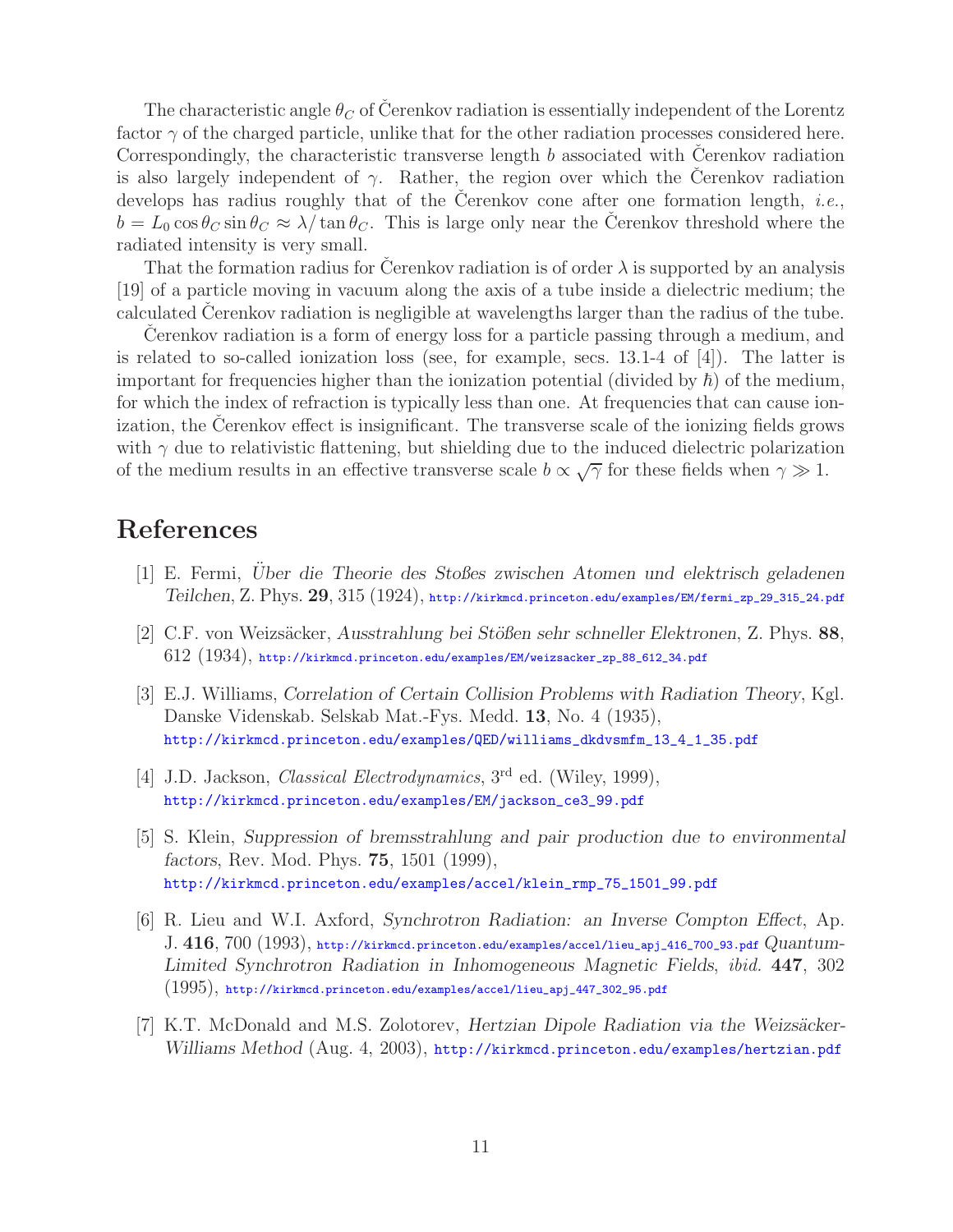- [8] T.W. Hertel and G.S. Smith, *Pulse Radiation from an Insulated Antenna: An Analog of Cherenkov Radiation from a Moving Charged Particle*, IEEE Trans. Ant. Prop. **48**,  $165 \ (2000)$ , http://kirkmcd.princeton.edu/examples/EM/hertel\_ieeetap\_48\_165\_00.pdf
- [9] R. Co¨ısson, *On Synchrotron Radiation in Short Magnets*, Opt. Comm. **22**, 135 (1977), http://kirkmcd.princeton.edu/examples/accel/coisson\_oc\_22\_135\_77.pdf
- [10] V.G. Bagrov *et al.*, *Radiation of Relativistic Electrons Moving in an Arc of a Circle*, Phys. Rev. D **28**, 2464 (1983), http://kirkmcd.princeton.edu/examples/accel/bagrov\_prd\_28\_2464\_83.pdf
- [11] See, for example, chap. 4 of L. Mandel and E. Wolf, *Optical Coherence and Quantum Optics* (Cambridge U. Press, 1995).
- [12] G. Gouy, *Sur une propri´et´e nouvelle des ondes lumineuse*, Compt. Rendue (Paris) **110**,  $1251$   $(1890)$ , http://kirkmcd.princeton.edu/examples/optics/gouy\_cr\_110\_1251\_90.pdf *Sur la propagation anomele des ondes*, *ibid.* **111**, 33 (1890), http://kirkmcd.princeton.edu/examples/optics/gouy\_cr\_111\_33\_90.pdf Ann. Chim. Phys. **24**, 145 (1891), http://kirkmcd.princeton.edu/examples/optics/gouy\_acr\_124\_145\_91.pdf See also sec. 17.4 of [13].
- [13] A.E. Siegman, *Lasers* (University Science Books, Mill Valley, CA, 1986), http://kirkmcd.princeton.edu/examples/EM/siegman\_86.pdf
- [14] R.C. Wingerson, *"Corkscrew" A Device for Changing the Magnetic Moment of Charged Particles in a Magnetic Field*, Phys. Rev. Lett. **6** 446 (1961), http://kirkmcd.princeton.edu/examples/accel/wingerson\_prl\_6\_446\_61.pdf
- [15] J.P. Blewett and R. Chasman, *Orbits and fields in the helical wiggler*, J. Appl. Phys. **48**, 2692 (1977), http://kirkmcd.princeton.edu/examples/accel/blewett\_jap\_48\_2692\_77.pdf
- [16] B.M. Kincaid, *A short-period helical wiggler as an improved source of synchrotron radiation*, J. Appl. Phys. **48**, 2684 (1977), http://kirkmcd.princeton.edu/examples/accel/kincaid\_jap\_48\_2684\_77.pdf
- [17] X. Artru *et al.*, *Experimental investigations on geometrical resolution of optical transition radiation (OTR)*, Nucl. Instr. and Meth. A **410**, 148 (1998), http://kirkmcd.princeton.edu/examples/accel/artru\_nim\_a410\_148\_98.pdf *Resolution power of optical transition radiation: Theoretical considerations*, *ibid.* B **145**, 160 (1998), http://kirkmcd.princeton.edu/examples/accel/artru\_nim\_b145\_160\_98.pdf
- [18] P. Catravas *et al.*, *Beam Profile Measurement at 30 GeV Using Optical Transition Radiation*, PAC99, WEA100, http://accelconf.web.cern.ch/accelconf/p99/PAPERS/WEA100.PDF http://kirkmcd.princeton.edu/examples/accel/catravas\_pac99\_2111.pdf